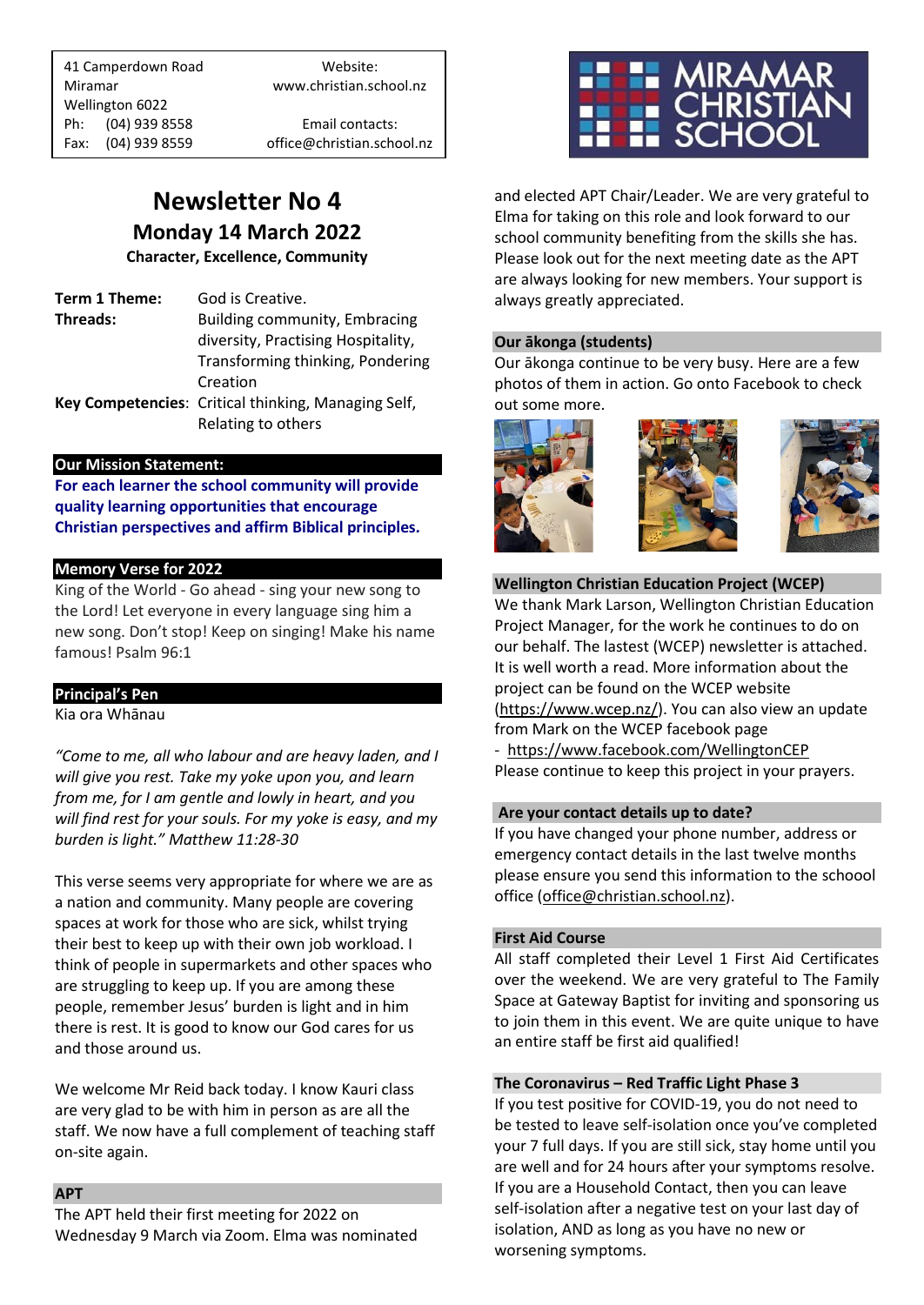You can find out what you need to do using the flowchart below, and read more about this here: [https://covid19.govt.nz/.../contact.../household](https://covid19.govt.nz/testing-and-tracing/contact-tracing/household-contacts/?fbclid=IwAR2oAWxvc70snmAii81-I6Y2mNDrCJhwm14scqjIrUr-KQ42RMO7yG7x7OU)[contacts/](https://covid19.govt.nz/testing-and-tracing/contact-tracing/household-contacts/?fbclid=IwAR2oAWxvc70snmAii81-I6Y2mNDrCJhwm14scqjIrUr-KQ42RMO7yG7x7OU)



#### **Does your child like to write?**

NZ Christian Writers is offering FREE Digital subscriptions to *Young Christian Writer* magazine! This is to make it easier for classrooms and large families who have ākonga who would all like to participate in their writing competitions and receive their magazines. Here is the link to subscribe for FREE to *Young Christian Writer* magazine digital issues:

Subscribe to YOUNG [CHRISTIAN](http://eepurl.com/hSQOhX) WRITER magazine

#### **Prayer points: -**

#### **Thank God:**

- For the kindness people are showing in the community to those affected by Covid-19.
- For people restored to health.
- For those who are committed to Christian Education and support us faithfully.
- For God's faithfulness to Miramar Christian School for the last 43 years.

#### **Please pray:**

- For Mark Larson as he works on progressing developments for our school.
- For the health and safety of our school community during this time.
- That our whanau would look out for others in our community and beyond; so that there would be many kind, wise actions and deeds in which people support one another.
- That Miramar Christian School would be blessed and be a blessing to the community.
- That our staff (teachers, teacher aides, principal and office manager) and whānau (including our ākonga) would during this time know God's

direction, wisdom, anointing and blessing on their work.

• For our prayer ākonga and their whānau: - **Week 7:** Abhinav, Alfonso, Nova, Mary **Week 8:** Audrey, Hannah, Hugo, Judah

I thank you for your on-going commitment, support, and prayers. If we can help you with questions or concerns relating to your tamariki's education, please see your tamariki's class teacher or contact me on 021 293 5390. If you need privacy and/or a longer conversation, please book a time to talk with your classroom teacher or myself. We are here for you.

> Ka nui tēnei **Kaye Gillies Principal**

# **SCHOOL DIARY**

| <b>Every Mon</b>      | <b>Assembly 2:30pm (weather</b>          |  |
|-----------------------|------------------------------------------|--|
|                       | permitting) (ākonga and staff only)      |  |
| <b>Every Wed</b>      | <b>Subway ordered lunch (optional)</b>   |  |
| <b>Every Tues/Fri</b> | <b>Wheels Day / Wear PE Uniform</b>      |  |
| <b>Every Thurs</b>    | Technology (Yrs 7-8) 8:50am pick up      |  |
| <b>Every Fri</b>      | <b>Wheels Day / Wear PE Uniform</b>      |  |
|                       | Paid Music Lessons, 8:30am-10:45am       |  |
| <b>Every Sun</b>      | 10am Gateway Baptist - all welcome       |  |
| <b>FEBRUARY</b>       |                                          |  |
| Mon 14 Mar            | Sharing Assembly (akonga and staff only) |  |
| Tues 15 Mar           | No Kiwi Hoops this week                  |  |
| Thurs 17 Mar          | Te Papa Virtual Tour (TBC)               |  |
| Mon 21 Mar            | Assembly p.m. (akonga and staff only)    |  |
| Mon 21 Mar            | BoT, 6:30pm, Staffroom or Room 3         |  |
| Tues 22 Mar           | Kiwi Hoops p.m.                          |  |
| Fri 25 Mar            | Be Yourself (Mufti Day)                  |  |
|                       | (bring a gold coin donation)             |  |
| Mon 28 Mar            | Sharing Assembly (akonga and staff only) |  |
| Fri 1 Apr             | No School - Teacher Only Day             |  |
| Thurs 14 Apr          | End of Term 1, 3pm                       |  |
| Mon 2 May             | Start of Term 2, 8:55am                  |  |